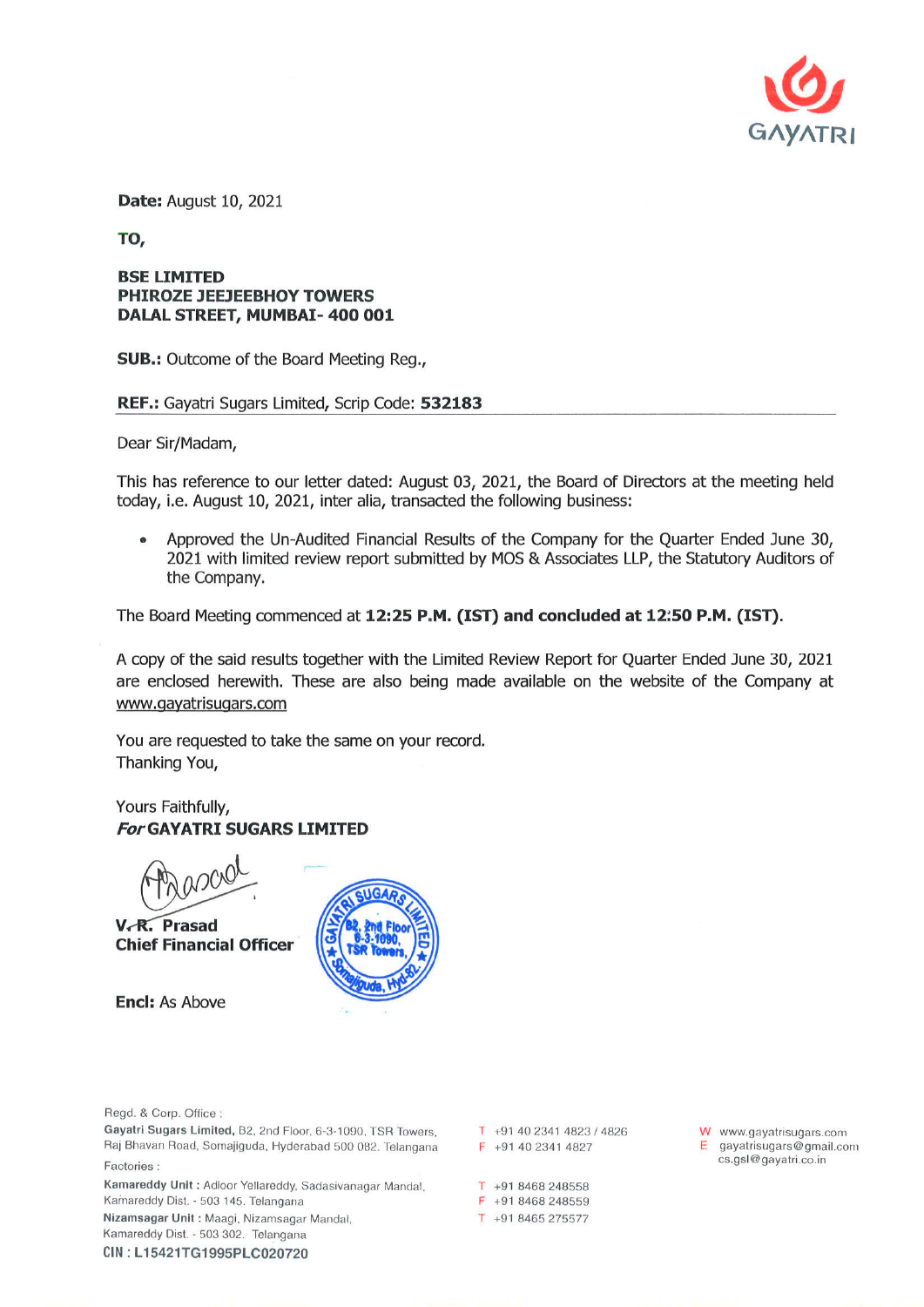Independent Auditor's Review Report on the Quarterly Unaudited Standalone Financial Results of the Company Pursuant to the Regulation 33 of the SEBI (Listing Obligations and Disclosure Requirements) Regulations, 2015, as amended

**MOS & ASSOCIATES LLP Chartered Accountants** 

> Chartered **Accountants**

To **The Board of Directors Gayatri Sugars Limited** 

- 1. We have reviewed the accompanying statement of Standalone Unaudited Financial Results of M/s. Gayatri Sugars Limited ('the Company') for the quarter ended 30th June, 2021 ("the Statement"), being submitted by the Company pursuant to the requirement of Regulation 33 of the SEBI (Listing Obligations and Disclosure Requirements) Regulations, 2015, as amended.
- 2. The preparation of the statement in accordance with the recognition and measurement principles laid down in Indian Accounting Standard 34 (Ind AS 34) - "Interim Financial Reporting" prescribed under section 133 of the Companies Act, 2013, read with relevant rules issued thereunder and other recognized accounting practices and policies generally accepted in India, is the responsibility of the Company's Management and has been approved by the Board of Directors. Our responsibility is to express a conclusion on the Statement based on our review.
- 3. We conducted our review of the Statement in accordance with the Standard on Review Engagement (SRE) 2410, "Review of Interim Financial Information Performed by the Independent Auditor of the Entity" issued by the Institute of Chartered Accountants of India. This standard requires that we plan and perform the review to obtain moderate assurance as to whether the statement is free of material misstatements. A review of interim financial information consists of making inquiries, primarily of the Company's personnel responsible for financial and accounting matters, and applying analytical and other review procedures. A review is substantially less in scope than an audit conducted in accordance with Standards on Auditing and consequently does not enable us to obtain assurance that we would become aware of all significant matters that might be identified in an audit. Accordingly, we do not express an audit opinion.
- 4. Attention is invited to the following material matter:
	- i) Note. 2 of this statement regarding the High Court dismissing the writ filed by the company challenging the levy of electricity duty by the state government on consumption of electricity by captive generating units, the sub sequential dismissal of special leave petition by the honorable Supreme Court and the pending matter before the Board for Industrial and Financial Reconstruction (BIFR) being abated. As stated in the said note, the company has treated the estimated duty amount aggregating  $\bar{\tau}$ 283.99 Lakhs as a contingent liability.

In view of the above, we are unable to comment on the ultimate outcome of the matter and the consequential impact, if any on these unaudited financial results.

5. Based on our review conducted as stated above, except for the possible effects of the matter described in paragraph 4(i) above, nothing has come to our attention that causes us to believe that the accompanying Statement, prepared in accordance with recognition and measurement principles laid down in the applicable Indian Accounting Standards prescribed under section 133 of the Companies Act, 2013 read with relevant rules issued thereunder and other recognized accounting practices and policies generally accepted in India, has not discharge the information required to be disclosed in terms of Regulation 33 of the SEBI (Listing Obligation

501. Lahari Benz Apartments. Somajiguda, Hyderabad - 500 082. Ph: 040-23322449, E-mail: mosassociates@gmail.com E-mail: audit@mosassociates.in, www.mosassociates.in, LLPIN: AAC-9727 Vderdo